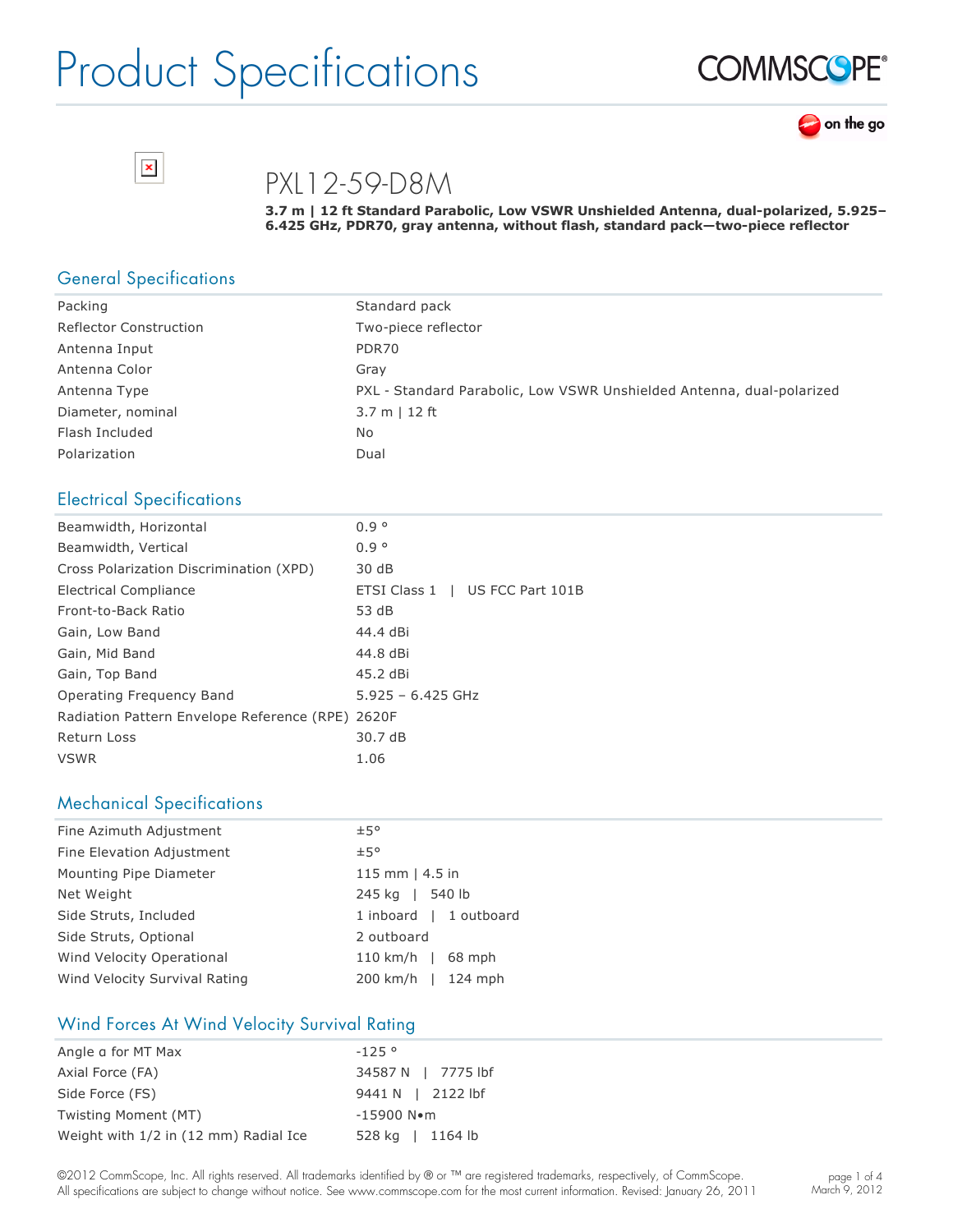

PXL12-59-D8M

Zcg with 1/2 in (12 mm) Radial Ice 566 mm | 22 in Zcg without Ice **483 mm** | 19 in

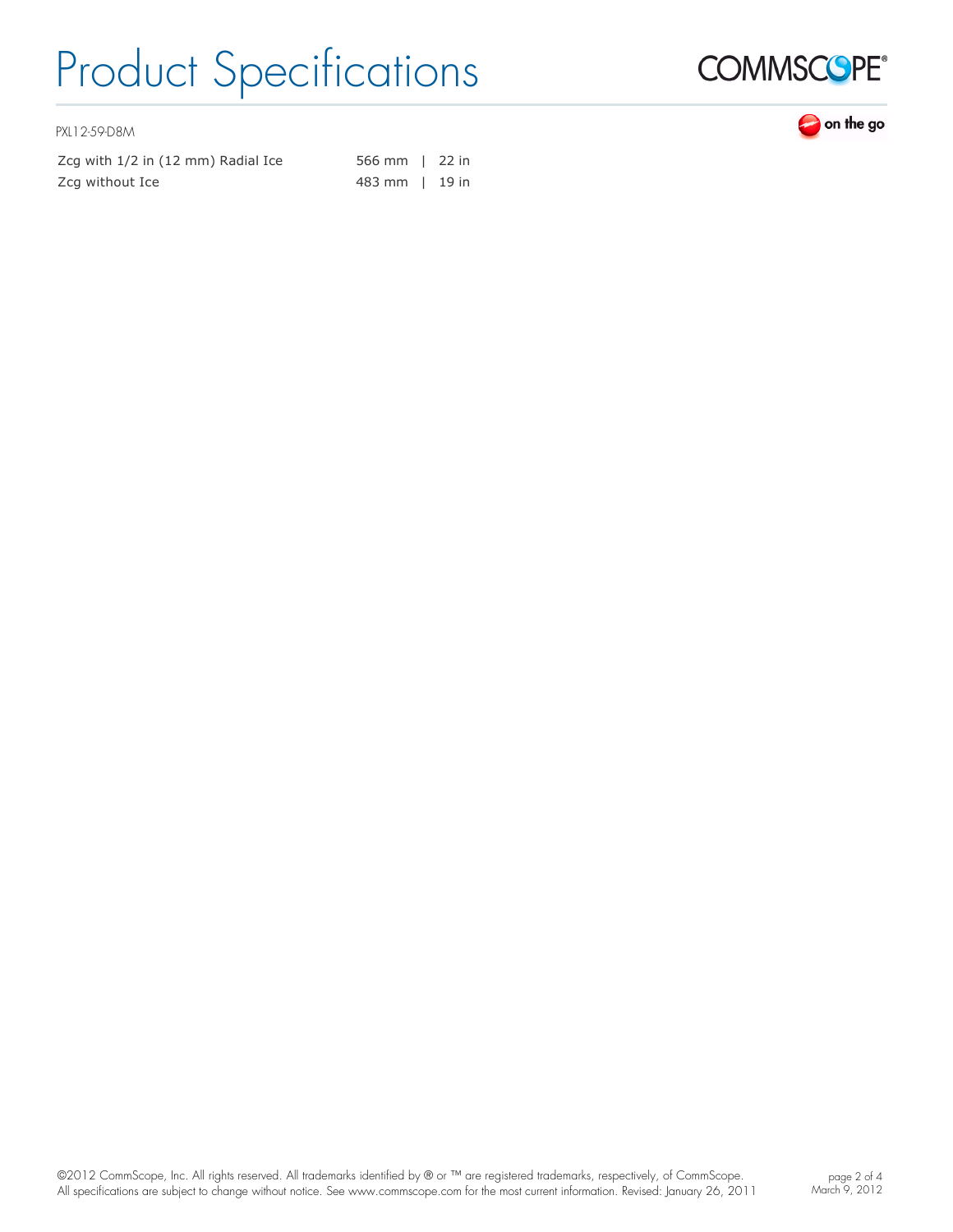PXL12-59-D8M

### Wind Forces At Wind Velocity Survival Rating Image



## Packed Dimensions

| Gross Weight, Packed Antenna | 541.0 kg   1192.7 lb  |
|------------------------------|-----------------------|
| Height                       | 2140.0 mm   84.3 in   |
| Length                       | 3990.0 mm   157.1 in  |
| Volume                       | $9.1 \text{ m}^3$     |
| Width                        | $1070.0$ mm   42.1 in |